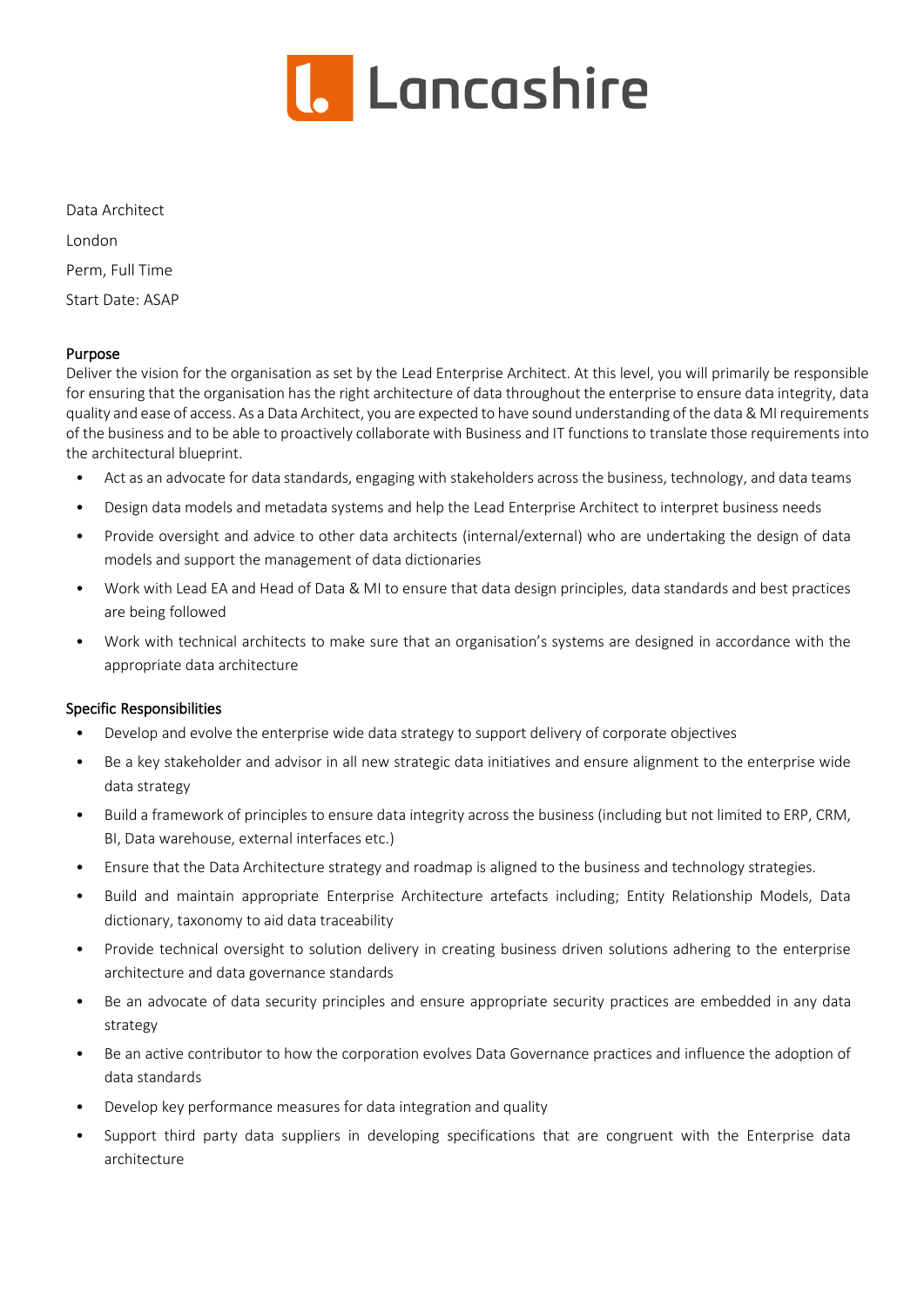

#### Specific Skills

- Data analysis and synthesis. You can undertake data profiling and source system analysis. You can present clear insights to colleagues to support the end use of the data. (Relevant skill level: working)
- Data communication. You understand the appropriate mediums to communicate findings; you can shape communications for the audience. (Relevant skill level: working)
- Data governance. You can work with data governance lead in supporting the data governance definition and implementation. You know how to assure and integrate data services to meet the needs of multiple business services. You work proactively to ensure the organisation designs architecture that considers data. (Relevant skill level: practitioner)
- Data innovation. You understand the impact of emerging trends on the organisation in data tools, analysis techniques and data usage. (Relevant skill level: working)
- Data modelling. You understand the concepts and principles of data modelling and can produce relevant data models across multiple subject areas. You know how to reverse-engineer data models from a live system. You understand industry recognised data modelling patterns and standards and know when to apply them. You can compare and align different data models. (Relevant skill level: practitioner)
- Data standards. You can review and develop the data standards across multiple subject areas. You can review the breaches of data standards and make recommendations about how the organisation should resolve that breach. (Relevant skill level: practitioner)
- Metadata management. You can design an appropriate metadata repository and present changes to existing metadata repositories. You understand a range of tools for storing and working with metadata. You can provide oversight and advice to more inexperienced members of the team. (Relevant skill level: practitioner)
- Problem resolution (data). You can ensure that the most appropriate actions are taken to resolve problems as they occur. You coordinate teams to resolve problems and implement solutions and preventative measures. (Relevant skill level: practitioner)
- Strategic thinking (data architecture). You work within a strategic context and communicate how activities meet strategic goals. (Relevant skill level: working)
- Turning business problems into data design. Dealing with problems that span different business areas. Draw links between problems in order to reach common solutions. Work across multiple subject areas, a single large or complicated subject area. (Relevant skill level: practitioner)

#### Knowledge and Experience

- Proven experience in architecting and implementing Business Intelligence and Data warehouse platforms, Master data Management, data integration and OLTP database solutions.
- Possess in-depth knowledge of and able to consult on various technologies.
- Strong knowledge of industry best practices around data architecture in both cloud based and on prem solutions.
- Strong analytical and numerical skills are essential, enabling easy interpretation and analysis of large volumes of data.
- A comprehensive understanding of the principles of and best practices behind data engineering, and the supporting technologies such as RDBMS, NoSQL, Cache & In-memory stores.
- Experience of architecting data solution across hybrid (cloud, on premise) data platforms.